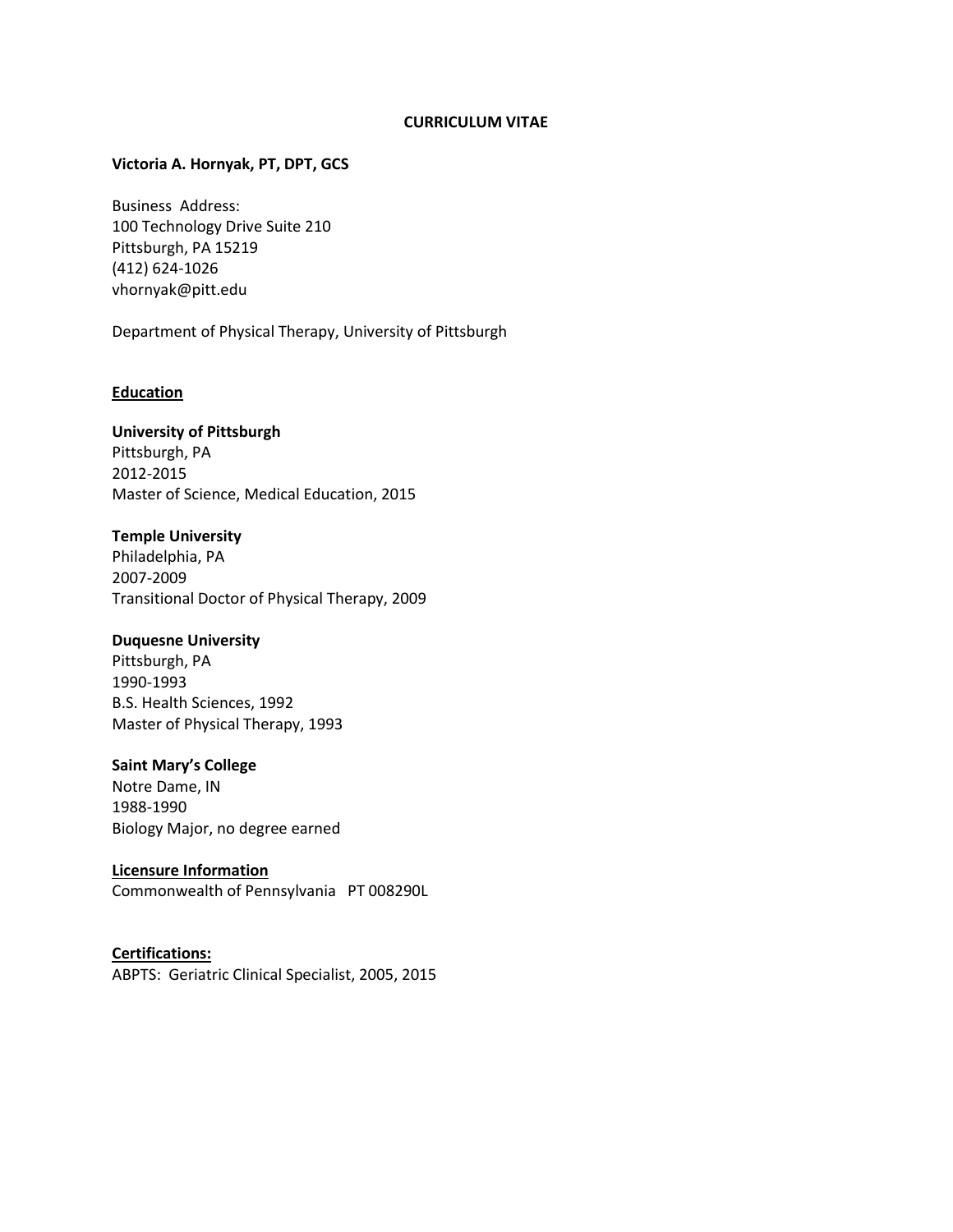### **Employment and Positions Held**

### **ACADEMIC**

Assistant Professor (non-tenure stream) Department of Physical Therapy University of Pittsburgh Pittsburgh, PA 2013-present

Instructor University of Pittsburgh Department of Physical Therapy Pittsburgh, PA 2008-2013

Teaching Assistant (part-time) Department of Physical Therapy University of Pittsburgh, Pittsburgh, PA 2006-2008

### **NON-ACADEMIC**

Physical Therapist, Casual Centers for Rehab Services UPMC Presbyterian Pittsburgh, PA 2008-present

Compliance Specialist Centers for Rehab Services, Corporate Division Pittsburgh, PA 2008-2011

Senior Physical Therapist, Weekend Coordinator Centers for Rehab Services, UPMC Presbyterian Pittsburgh, PA 2000-2008

Senior Physical Therapist, Acute Medicine Team Centers for Rehab Services, UPMC Presbyterian, Pittsburgh, PA 2000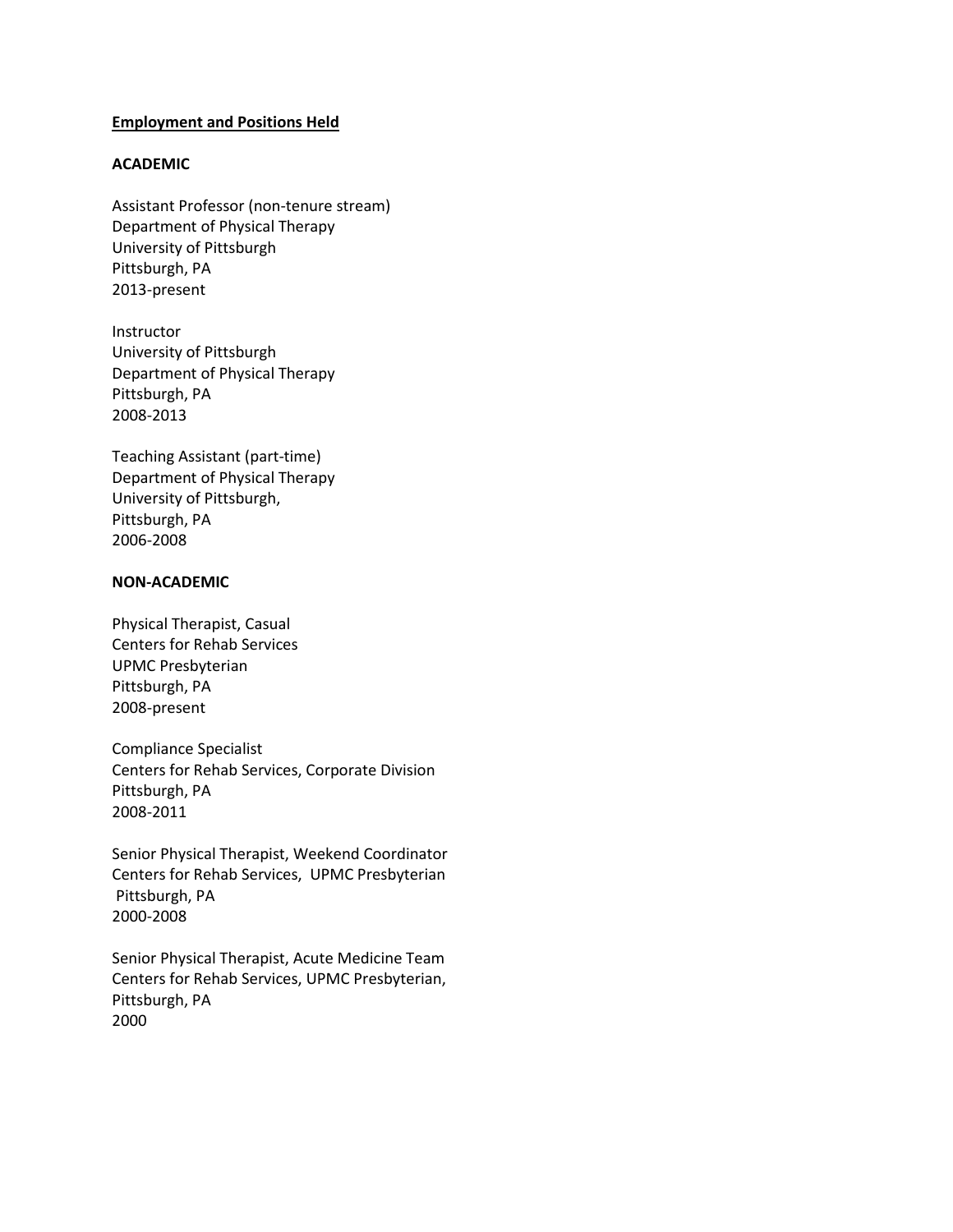Staff Physical Therapist Kane Regional Center McKeesport, PA 1996-2000

Staff Physical Therapist McKeesport Hospital McKeesport, PA 1993-1996

### **Peer Reviewed Publications**

Brach JS, Lowry K, Perera S, **Hornyak V**, Wert D, Studenski SA, VanSwearingen JM. Improving motor control in walking: A randomized clinical trial in older adults with subclinical walking difficulty. Arch Phys Med Rehabil. 2015; 96(3):388-94.

**Hornyak V.** Brach JS, Wert DM, Hile E, Studenski SA, VanSwearingen JM. What is the relation between fear of falling and physical activity in older adults? Arch Phys Med Rehab. 2013; 94(12):2529-34.

### **Published Abstracts of Peer Reviewed Presentations**

**Hornyak V**, Hergenroeder A. The use of assessment virtual patients to examine clinical decision making. Platform presentation, APTA Combined Sections Meeting. Anaheim, CA. 2016.

**Hornyak V**, VanSwearingen JM. A new model of knowledge translation for physical therapy clinicians who work in skilled nursing facilities: a case study. American Physical Therapy Association Combined Sections Meeting . Oral Presentation. Indianapolis, IN. 2015.

**Hornyak V**, VanSwearingen JM. A new model of knowledge translation for physical therapy clinicians who work in skilled nursing facilities: a case study. American Geriatrics Society Annual Meeting. Poster Presentation. Washington, DC. 2015.

**Hornyak V,** VanSwearingen JM. Factor analysis of change in Late Life Function and Disability Index scores. American Geriatrics Society Annual Meeting. Poster Presentation. Orlando, FL. 2014.

**Hornyak V,** VanSwearingen JM. Differences in mobility, aging expectations and confidence among older adults with varying levels of fear of falling. American Physical Therapy Association Combined Sections Meeting. Oral Presentation. Las Vegas, NV 2014.

**Hornyak, V,** VanSwearingen JM. Is gait intervention-related change in fear or confidence in walking related to change in function? Amercan Geriatrics Society Annual Meeting. Poster Presentation. Grapevine, TX, 2013.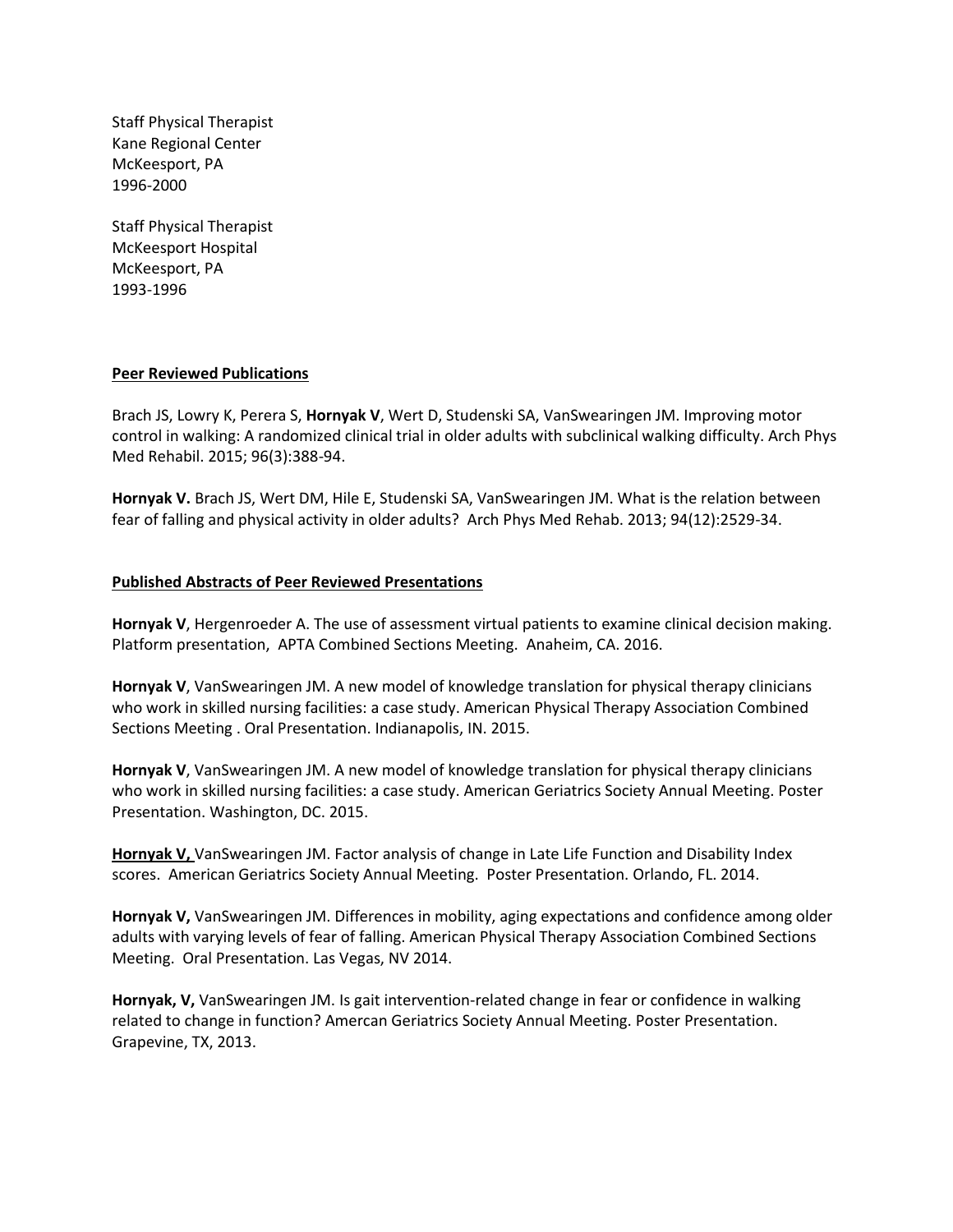**Hornyak V**, VanSwearingen JM, Wert DL, Studenski SA, Brach JS. The relative role of falls, fear and cognition in physical function in older adults. American Physical therapy Association Combined Sections Meeting. Oral Presentation. San Diego, CA, 2013.

**Hornyak V**, VanSwearingen JM, Wert DL, Studenski SA, Brach JS. How do falls, fear and cognition influence the association between physical performance and self-reported function in older adults? American Geriatrics Society Annual Meeting. Poster Presentation. Seattle, WA, 2012.

**Hornyak V**, Brach JS, Wert DM, VanSwearingen JM. Informing fall reduction interventions for the elderly: cognitive function and white matter disease by falls and fear of falling status. American Physical Therapy Association Combined Sections Meeting. Oral Presentation. New Orleans, LA. 2011

Brach J, Hile E, **Hornyak V**, VanSwearingen JM, Wert DM. Return Motor Skill to Walking. American Physical Therapy Association Combined Sections Meeting. Educational Programming. New Orleans, LA. 2011.

**Hornyak V**, VanSwearingen JM, Brach JS. Walking for exercise attenuates the association between fear of falling and mobility. American Geriatrics Society Annual Meeting. Poster Presentation. Washington, DC, 2011.

**Hornyak V**, VanSwearingen JM, Wert DM, Hile E, Talkowski J, Studenski SA, Brach JS. Associations among fear of falling, physical function and physical activity in older adults. American Physical Therapy Association Combined Sections Meeting, San Diego, CA Oral Presentation, 2010.

### **Non-Peer Reviewed Publications**

**Hornyak V**, VanSwearingen JM, Brach JS. Measurement of gait speed. Topics in Geriatric Rehabilitation. 2012. 28(1); 27-32.

**Hornyak, V**. Achievements of Olympic proportions. GeriNotes. 2005. 12(6);23.

### **Non-Peer reviewed Presentations**

**Hornyak V**. "Gait and Cognition in Older Adults: Linking Thinking and Walking" University of Pittsburgh Medical Center Clinical Connections. Pittsburgh, PA, 2014.

**Hornyak V**, VanSwearingen JM, Brach JS. "Assistive Devices" and "Gait Assessment for the Older Adult". University of Pittsburgh School of Medicine, Macy Interprofessional Series in Geriatrics, 2012-2014.

**Hornyak V.** "Best Practices in Prescribing Assistive Devices" University of Pittsburgh Medicine Residency and Geriatric Fellowship Noon Conferences 2011-2014.

**Hornyak V.** "Gait Assessment of the Older Adult" University of Pittsburgh School of Nursing, Doctor of Nursing Practice Program, 2012.

**Hornyak V.** "Diabetes in the Older Adult: Considerations for Physical Therapy" PPTA Southwest District Mini Combined Sections Meeting, 2009.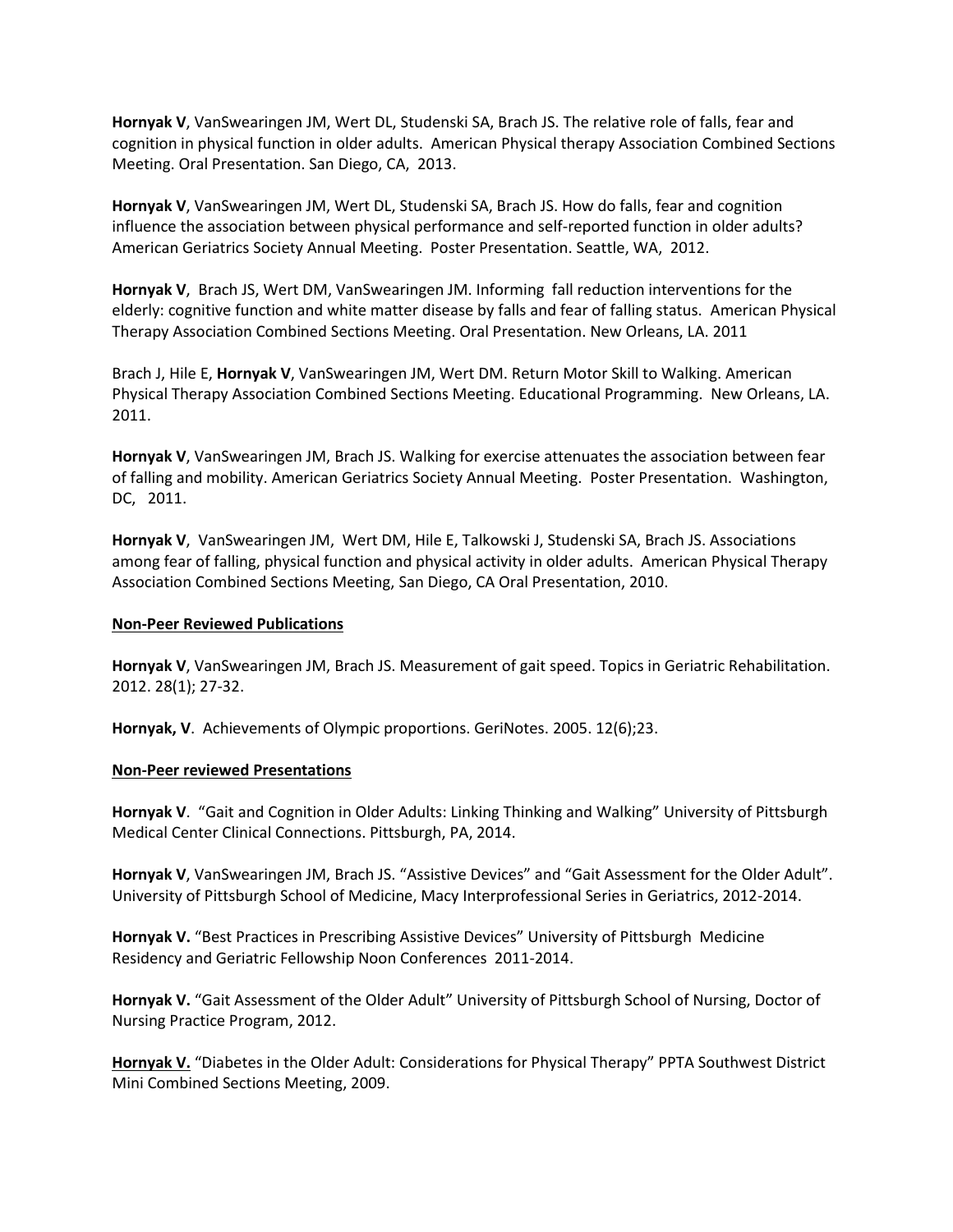**Hornyak V**, Panzino T. "Geriatric Assessment" UPMC Centers for Rehab Services Acute/Long-Term Care Division Regional Inservice, 2005.

# **Current Funded Grant Activity**

**Hornyak, V.** Wright, R. Co-Project Directors Grant: **Geriatric Workforce Enhancement Program (GWEP)**  Mid-Atlantic Geriatric Workforce Development Center, Dr. Richard Schultz, Center Director Project Title*:* Advancing Dementia-Care Competency and Preparedness Across Disciplines Award Amount: Salary funded at 15% for 3 years Source: Health Resources Services Administration 2015-2018

Description: The project goal is to adapt existing communication skills programs to better interact with patients who have dementia. Targeted learners are students in Medicine and Physical Therapy, as various time points in their training.

# **Previously Funded Grant Activity**

**Hornyak V.** Project Director/Principal Investigator Grant: **Geriatric Academic Career Award** HRSA K01HP20478 Project Title: "Development of a Translational Educator in Geriatrics" Award Amount: 5-year \$350,000 Career Development Award Source: Health Resources Services Administration, 2010-2015.

Description: The project goal was to develop models for translation of evidence-based physical therapy assessment and treatment procedures to everyday practice in inter-professional geriatrics. The main research conducted through the grant was titled "A comparison of two continuing education methods on the practice patterns of physical therapists who work in skilled nursing facilities." Additionally, this career development award was used to pursue a Master's Degree in Medical Education.

Hergenroeder A, **Hornyak V.** Co-Project Directors Grant: **Innovation in Education Award** Project title: "The Use of Assessment Virtual Patients to Examine Clinical Decision-Making" Award Amount: \$5,000 Source: University of Pittsburgh, Office of the Provost, 2014.

Description: This project was designed to develop online "virtual cases" to assess clinical decisionmaking in 2<sup>nd</sup> year DPT students prior to their entry into the year-long clinical internship. The project is permanently housed in the course PT2079 "Management of the Medically Complex Patient". The virtual cases feature interactive, branching options for decision-making, augmented by embedded videos using standardized patients and colleagues. Decision-making is assessed using pre-determined metrics and compared to in-person performance using standardized patients.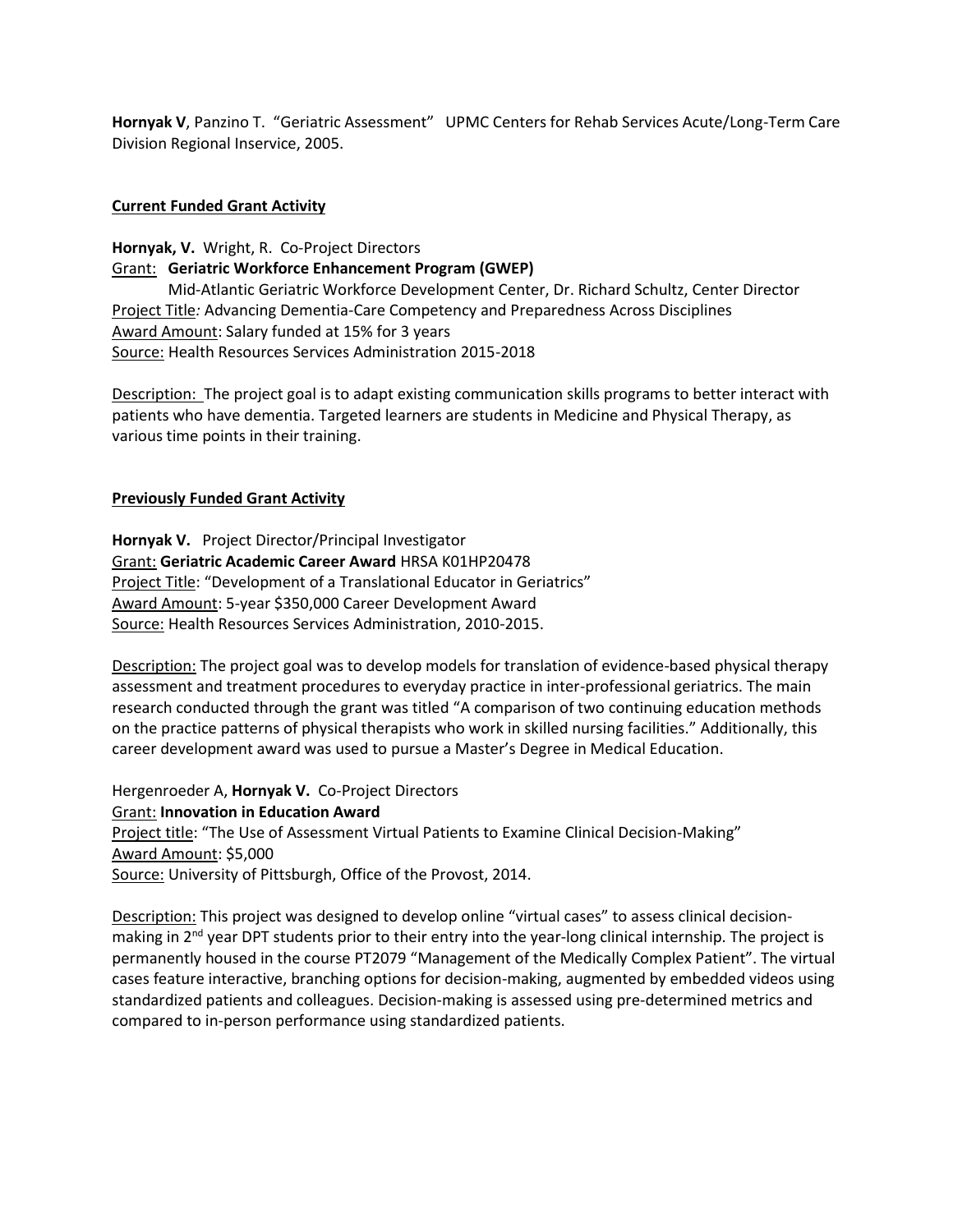### **Research Activity**

### **Research Coordinator**

"Comparison of two exercise interventions to improve gait and cognition in older adults." Principal Investigator: Jessie VanSwearingen, PT, PhD. 2011-2013.

### **Research Coordinator**

"Comparison of two exercise interventions to improve gait variability in older adults." Principal Investigator: Jennifer Brach, PT, PhD. 2009 – 2011.

# **Research Assistant**

"Thinking, moving, feeling: shared neurobiology." Principal Investigators: Jessie VanSwearingen, PT, PhD, Stephanie Studenski MD and Charles Reynolds. 2008 – 2009.

# **Membership in Professional Organizations**

American Physical Therapy Association, Member, 1993-present Academy of Geriatric Physical Therapy Education Section

American Geriatrics Society, Member, 2012-2015

# **Service to the University**

### University Level:

# **Working Group on Interprofessional Education , 2014-present**

Representative for the School of Health and Rehabilitation Sciences

### School Level:

# **Faculty Undergraduate Mentor, 2012-present**

Mentor undergraduate students who wish to pursue career in health sciences.

### Department Level:

# **Member, Ethics and Professionalism Committee, 2011-present**

Plan and execute, with other committee members, all activities related to the preparation for and execution of the Professional Pledge Ceremony for first-year DPT students.

# **Faculty Mentor, Geriatrics Special Interest Group, 2014- present**

Guide interested students to scholarship and service activities that will enhance their understanding of older adults.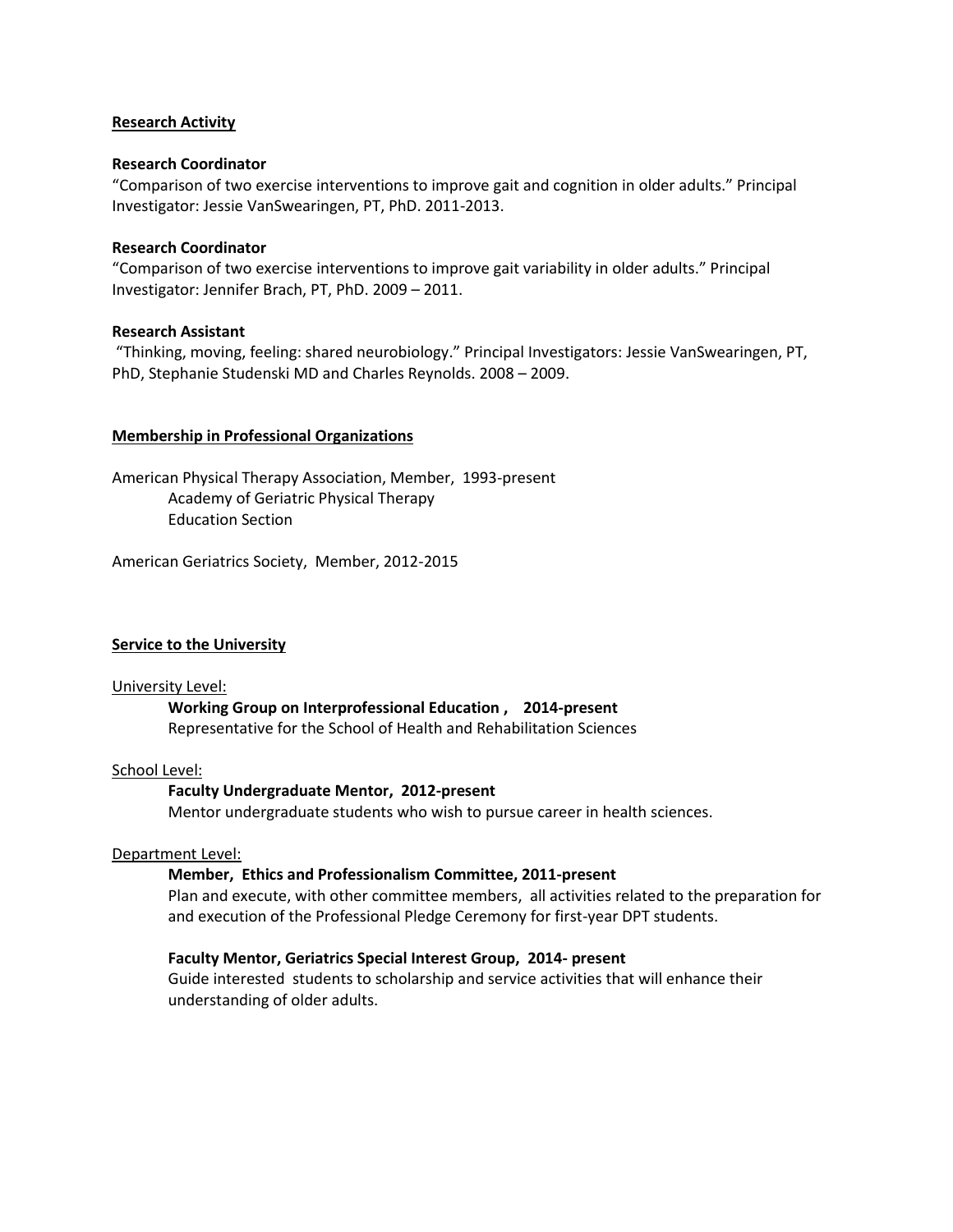### **Community Service**

Medical Volunteer, National Senior Games, Pittsburgh, PA. 2005.

Volunteer, St. Therese of Lisieux Parish and School, Munhall, PA Committee Chairperson, Parish Festival, 2005-present Member, School Advisory Council, 2003-2006; 2009-2011 Chairperson of Fashion Show/Auction fundraiser for 350 guests, 2006 Career Day presenter , 2009-2011 Basketball Coach, 3<sup>rd</sup> and 4<sup>th</sup> Grade Girls Instructional League, 2011-12 season Musical Theater Program: Costume Director for Spring Musicals 2013-present

### **Honors and Awards**

University of Pittsburgh Medical Center Aging Institute Research Day Highest Honor, Junior Faculty 2011

University of Pittsburgh Medical Center Institute of Rehabilitation and Research, Research Day Honorable mention, Post-Doc Category 2012

University of Pittsburgh School of Medicine Outstanding Scholarship in Medical Education Award 2015

# **Current Teaching Responsibilities in the Entry-level Physical Therapy Program:**

Fall Semester, Year 1 (2008-present) PT2041 Patient Management 1 Instructor and coordinator of an introductory course in the DPT program covering the patient/client management process using topics including acute care management, mobility training, integumentary repair and protection, diabetes and modalities.

Spring Semester , Year 1 (2008-present)

PT2042 Patient Management 2

Instructor and coordinator of the second course in the series. The patient/client management model is used to frame the evaluation and treatment of patients with amputations, total joint replacement, rheumatic disorders, cancer, and selected women's health topics.